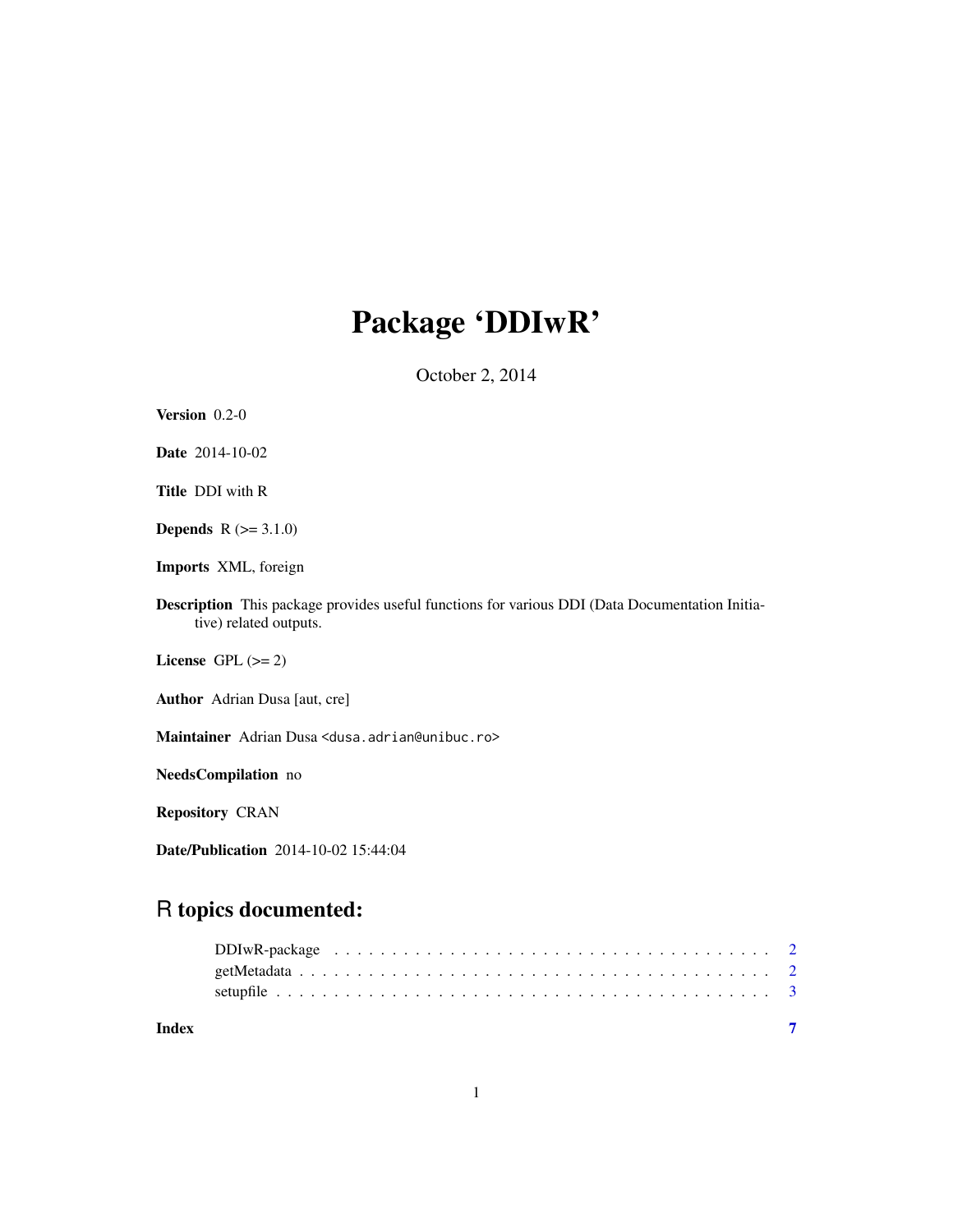<span id="page-1-0"></span>DDIwR-package *Useful functions for various DDI (Data Documentation Initiative) related outputs.*

#### Description

This package provides various functions to read DDI based metadata documentation, and write dedicated setup files for R, SPSS, Stata and SAS to read an associated .csv file containing the raw data, apply labels for variables and values and also deal with the treatment of missing values.

The research leading to these results has received funding from the European Union's Seventh Framework Programme (FP7/2007-2013) under grant agreement no. 262608 (DwB - Data without Boundaries)

#### Details

| Package: | <b>DDIwR</b> |
|----------|--------------|
| Type:    | Package      |
| Version: | $0.2 - 0$    |
| Date:    | 2014-10-02   |
| License: | $GPL (=2)$   |

#### Author(s)

Authors: Adrian Dusa Department of Sociology University of Bucharest <dusa.adrian@unibuc.ro>

### Maintainer:

Adrian Dusa

getMetadata *Get metadata information from an XML file*

#### Description

This function reads an XML file containing a DDI codebook version 2.5 and returns the variable labels and value labels.

#### Usage

```
getMetadata(xmlpath, OS = "windows", saveFile = FALSE, ...)
```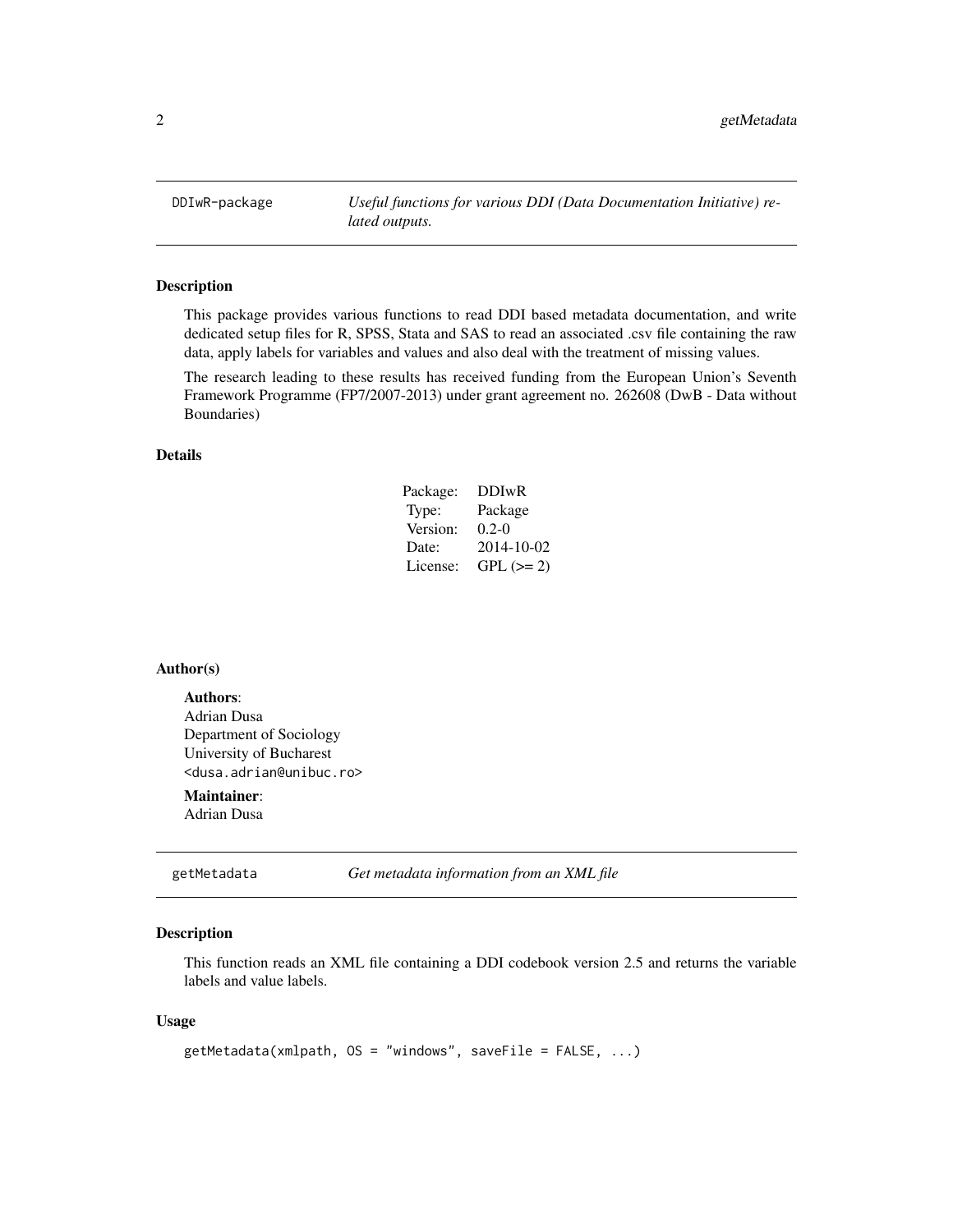#### <span id="page-2-0"></span>setupfile 3

#### Arguments

| xmlpath                 | A path to an XML file with a DDI codebook                        |
|-------------------------|------------------------------------------------------------------|
| -OS                     | The target operating system, for the eol - end of line separator |
| saveFile                | Boolean, save an .R file in the same folder                      |
| $\cdot$ $\cdot$ $\cdot$ | Additional arguments for this function (internal uses only)      |

#### Details

The argument OS can be either: "windows" (default), or "Windows", "Win", "win", "MacOS", "Darwin", "Apple", "Mac", "mac", "Linux", "linux".

The end of line separator changes only when the target OS is different from the running OS. For the moment, only DDI version 2.5 (Codebook) is supported, but the next version will include the latest DDI version 3.2 (Lifecycle).

#### Value

A list containing two components "varlab" for all variable labels, and "vallab" for all value labels

setupfile *Create setup files for SPSS, Stata, SAS and R*

#### Description

This function creates a setup file, based on a list of variable and value labels.

#### Usage

```
setupfile(lbls = "", type = "all", csv = "", miss, trymiss = FALSE, uniqueid = "",
         SD = ", delimiter = ",, OS = "windows", outfile = ", ...)
```
#### Arguments

| lbls    | The list object containing the variable and value labels as separate components,<br>or a path to the directory where these objects are located, for batch processing.          |
|---------|--------------------------------------------------------------------------------------------------------------------------------------------------------------------------------|
| type    | The type of setup file, can be: "SPSS", "Stata", "SAS", "R", or "all" (default).                                                                                               |
| CSV     | The original dataset, on the basis of which the SPSS setup file commands are<br>created, or a path to the directory where the .csv files are located, for batch<br>processing. |
| miss    | A vector of missing values, or missing labels.                                                                                                                                 |
| trymiss | Boolean, if TRUE it will try hard to find common missing values (e.g. "DK", or<br>"NA" etc.)                                                                                   |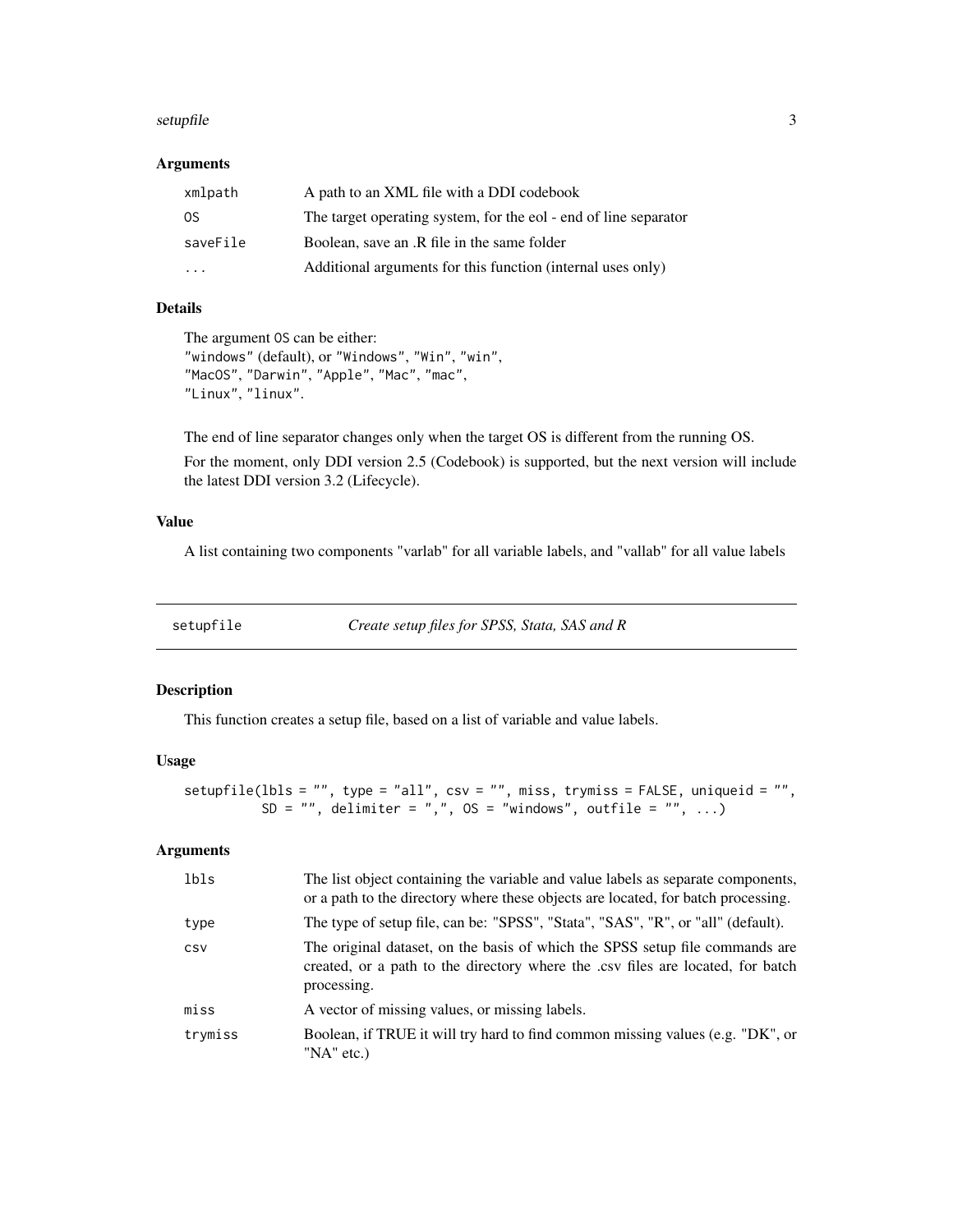4 setupfile that the setup of the setup of the setup of the setup of the setup of the setup of the setup of the setup of the setup of the setup of the setup of the setup of the setup of the setup of the setup of the setup

| Character, the name of the unique identifier variable                     |
|---------------------------------------------------------------------------|
| The row delimiter for the Stata commands, can be for example "" or ";"    |
| The column delimiter to be used for reading the .csv file, default is "," |
| The target operating system, for the eol - end of line separator.         |
| Character, the name of the setup file being created.                      |
| Other arguments (not used in this function).                              |
|                                                                           |

#### Details

If type = "all", it will produce once setup file for each supported type. All created setup files will be saved in a directory called "Setup Files" which (if not already found) will be created in the user's current working directory.

The argument miss expects either:

- a vector of missing values (e.g. -1, -2, -3), or

- a vector of missing labels

If this is not provided, but trymiss is set to TRUE, then it searches all value labels for these common missing categories:

"DK/NA", "DK/NO", "DK", "NA", "N/A", "Not answered", "Don't know", "(Don't know)", "No answer", "No opinion", "Not applicable", "Not relevant", "Refused", "(Refused)", "Refused / no answer", "(Refused / no answer)", "Can't say", "Don't know / Can't say".

If batch processing multiple files, the function will inspect all files in the provided directory, and retain only those with the extension .R or .r or DDI versions with the extension .xml or .XML (it will subsequently generate an error if the .R files do not contain an object list, or if the .xml files do not contain a DDI structured metadata file).

If the metadata directory contains a subdirectory called "data" or "Data", it will match the name of the metadata file with the name of the .csv file (their names have to be \*exactly\* the same, irrespective of their extension).

The csv argument can provide a data.frame object produced by reading the .csv file, or a path to the directory where the .csv files are located. If the user doesn't provide something for this argument, the function will check the existence of a subdirectory called data in the directory where the metadata files are located.

The uniqueid argument is only relevant if type = "R". It is necessary to identify missing observations in different variables, based on the unique case identifiers found in the variable provided via this argument. It will generate an "attr"ibute called "missing types", which is essentially a list whose components are variable names, and each component is a list itself containing a vector of values for each missing category (type) plus the identifiers of the cases where missing values are found (and replaced with NA). It will also generate an attribute called "unique id", which points to the same name of the variable containing the unique case identifiers.

The argument SD only makes sense when type = "Stata" or type = "all", (when Stata setup files will also be generated).

In batch mode, the code starts with the argument delimiter  $=$  ",", but if the .csv file is delimited differently it will also try hard to find other delimiters which will match the variable names in the metadata file. At the initial version 0.1-0, the automatically detected delimiters include ";" and "\t".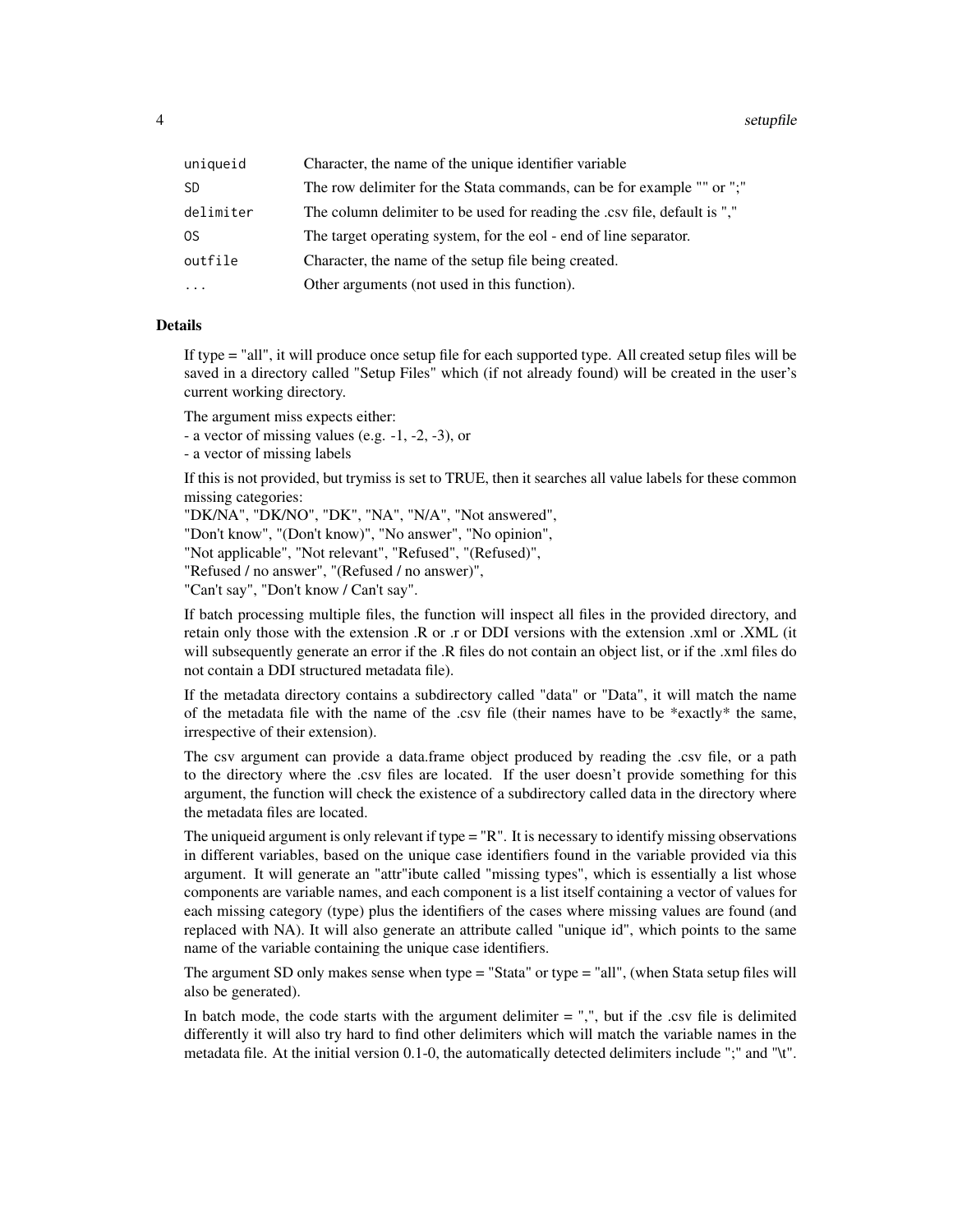#### setupfile 55 Setuphile 55 Setuphile 55 Setuphile 55 Setuphile 55 Setuphile 55 Setuphile 55 Setuphile 55 Setup

```
The argument OS can be either:
"windows" (default), or "Windows", "Win", "win",
"MacOS", "Darwin", "Apple", "Mac", "mac",
"Linux", "linux".
```
The end of line separator changes only when the target OS is different from the running OS.

The argument outfile expects the name of the final setup file being saved on the disk. If nothing is provided, the name of the object provided for the lbls argument will be used as a filename.

There is also an undocumented, boolean argument called saveFile, which if set to TRUE it will save an R version if the metadata was read from a DDI .xml file, in the same directory. This function uses \link{getMetadata}, where that argument is a formal one.

#### Value

A setup file to complement the imported raw dataset.

#### Examples

```
test \leftarrow list()
test$varlab <- list(
"ID" = "Questionnaire ID",
"V1" = "Label for the first variable",
"V2" = "Label for the second variable",
"V3" = "Label for the third variable"
\lambdatest$vallab$V1 <- c(
N^{\prime} No" = 0,
"Yes" = 1,
"Not answered" = -1\lambdatest$vallab$V2 <- c(
"Verry little" = 1,
"Little" = 2,
"So, so" = 3,
"Much" = 4,"Very much" = 5,
"Not applicable" = -7,
"Don't know" = -8,
"Not answered" = -9)
test$vallab$V3 <- c(
N^{\prime} No" = 0,
"Yes" = 1,
"Not answered" = -1\mathcal{L}
```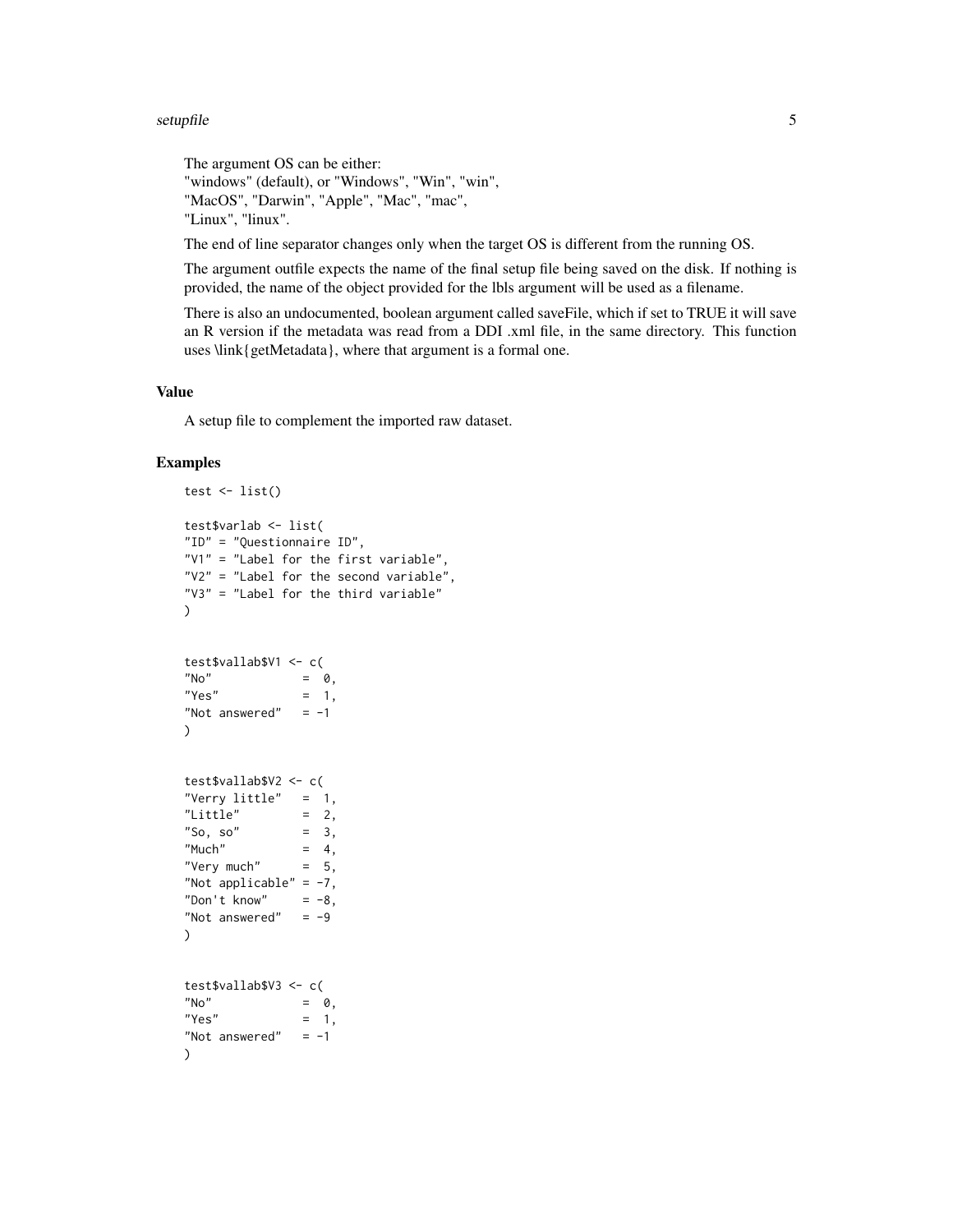```
#<br>###
     IMPORTANT:
##### make sure to set the working directory to a directory with read/write permissions
###
# setwd("/path/to/read/write/directory")
##### then run these commands
###
# path.to.csv <- file.path(system.file(package = "DDIwR"), "data", "test.csv.gz")
# setupfile(test, trymiss = TRUE, csv = path.to.csv, uniqueid = "ID")
# setupfile(test, csv = path.to.csv, type="Stata", SD=";")
##### other types of possible utilizations, using paths to specific files
###
# setupfile("/path/to/the/metadata/file.xml", csv="/path/to/csv/file.csv")
##### if the metadata is saved to an .R file containing a list
###
# setupfile("/path/to/the/metadata/file.R", csv="/path/to/csv/file.csv")
##### or in batch mode, specifying entire directories
###
# setupfile("/path/to/the/metadata/directory", csv="/path/to/csv/directory")
```